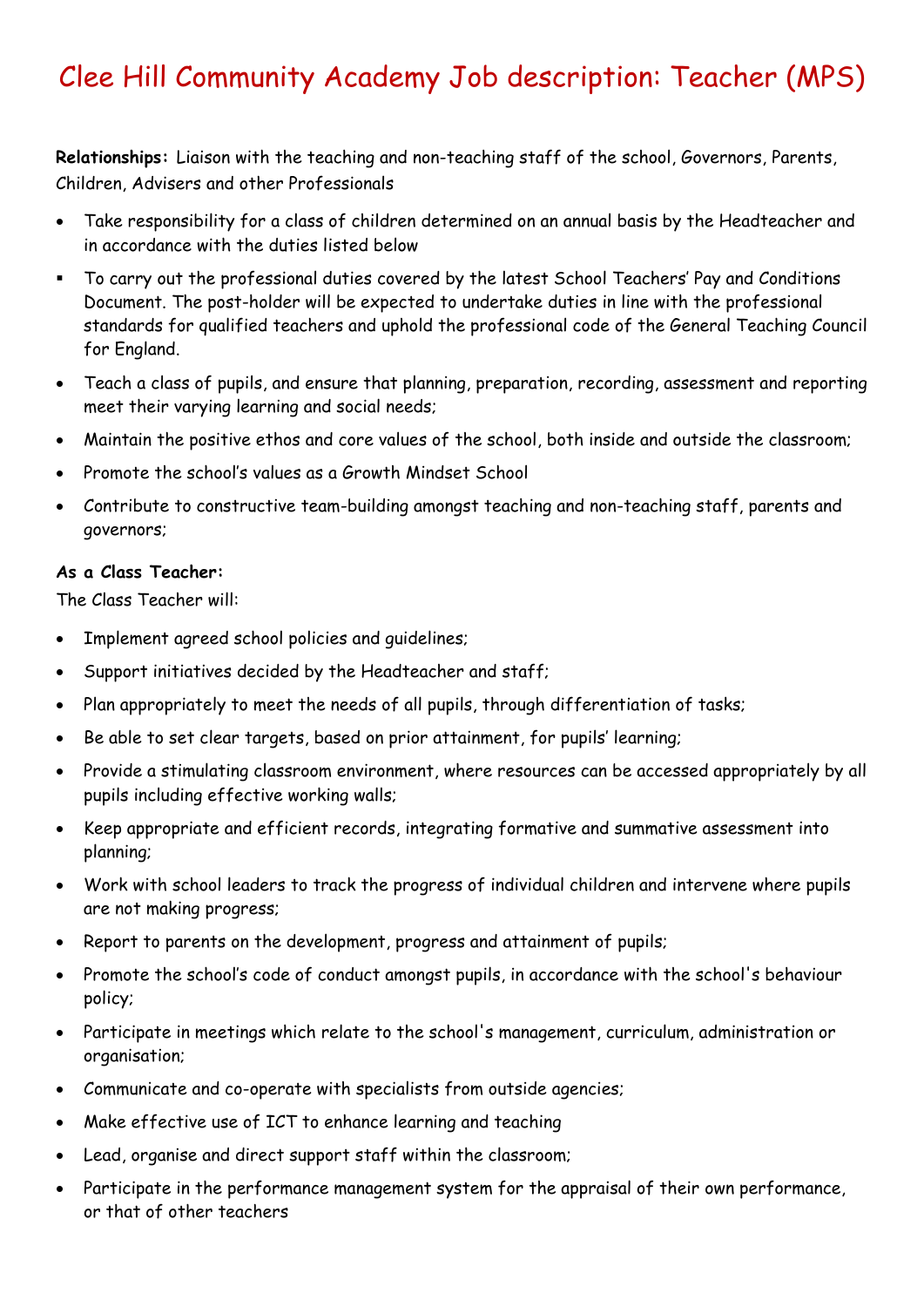| Name of Post holder: |
|----------------------|
| Date:                |
|                      |
|                      |

## **Person Specification Clee Hill Community Academy**

**Post Title:** Class teacher

|                                                                                           | Essential    | Desirable |
|-------------------------------------------------------------------------------------------|--------------|-----------|
| Qualifications                                                                            |              |           |
| Educated to degree level                                                                  | ✓            |           |
| Qualified teacher status either in the UK or if not in own country combined               | ✓            |           |
| with a desire to achieve English QTS                                                      |              |           |
| Experience                                                                                |              |           |
| Will have experience of good or outstanding teaching through previous posts               | ✓            |           |
| or trainee placements                                                                     |              |           |
| Professional Knowledge and Understanding                                                  |              |           |
| Must have a sound knowledge of the National Curriculum                                    | ✓            |           |
| An understanding of curriculum and pedagogical issues relating to learning and            | $\checkmark$ |           |
| teaching,                                                                                 |              |           |
| Understanding of and commitment to the school policies, in particular:                    | ✓            |           |
| Participation and implementation of the School Behaviour Policy                           |              |           |
| Awareness of Health and Safety implementation in the work place                           |              |           |
| Implementation of the school Equal Opportunities Policy<br><b>Child Protection Policy</b> |              |           |
| E-safety Policy                                                                           |              |           |
| Whistle Blowing Policy                                                                    |              |           |
| Knowledge of effective strategies to include, and meet the needs of, all pupils           | ✓            |           |
| in particular underachieving groups of pupils, pupils with EAL and SEN                    |              |           |
| Familiarity with writing and delivering effective Individual Education Plans for          |              | ✓         |
| pupils with SEN and provision maps                                                        |              |           |
| Will have completed, or b in the process of completing safeguarding training              |              |           |
| including Child Protection (covering FM and FGM) & PREVENT training                       |              |           |
| Professional Skills and Abilities                                                         |              |           |